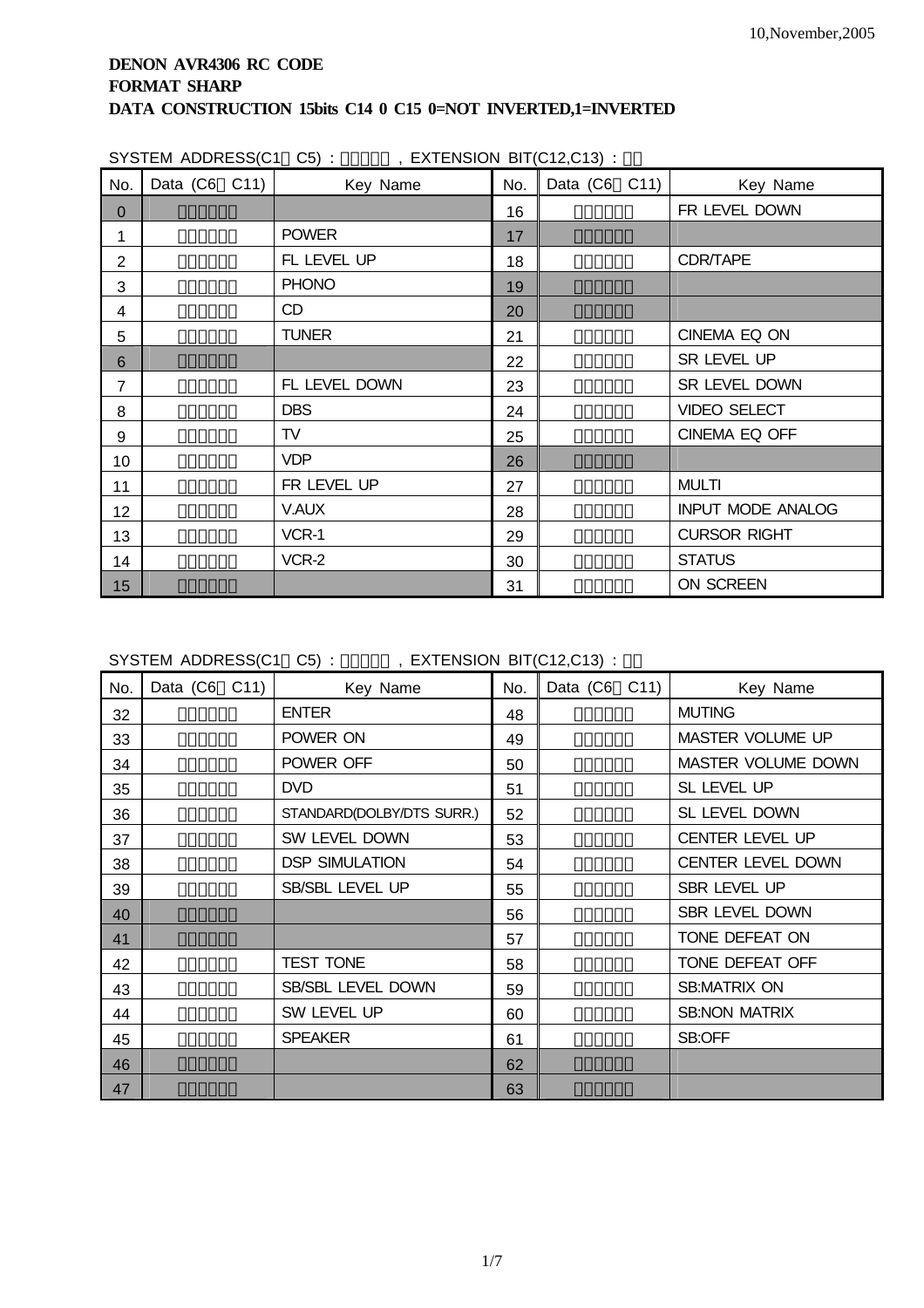|             |                       | SYSTEM ADDRESS(C1 C5): , EXTENSION BIT (C12,C13): |     |               |                         |
|-------------|-----------------------|---------------------------------------------------|-----|---------------|-------------------------|
| No.         | Data $(C6 \quad C11)$ | Key Name                                          | No. | Data (C6 C11) | Key Name                |
| $\Omega$    |                       | ALL BASS DOWN                                     | 16  |               | ZONE2 CD                |
| $\mathbf 1$ |                       |                                                   | 17  |               | ZONE2 TUNER             |
| 2           |                       | <b>SURROUND BACK</b>                              | 18  |               | ZONE2 VDP               |
| 3           |                       | MASTER VOL. PRESET1(0dB)                          | 19  |               | ZONE2 V.AUX             |
| 4           |                       |                                                   | 20  |               | ZONE2 VCR-1             |
| 5           |                       | MASTER VOL. PRESET2(-20dB)                        | 21  |               |                         |
| 6           |                       | MASTER VOL. PRESET3(-40dB)                        | 22  |               | MULTI PRESET UP         |
| 7           |                       | ZONE2 VOL. PRESET1(0dB)                           | 23  |               | MULTI PRESET DOWN       |
| 8           |                       | ZONE2 VOL. PRESET2(-20dB)                         | 24  |               |                         |
| 9           |                       | ZONE2 VOL. PRESET3(-40dB)                         | 25  |               | ZONE2 VCR-2             |
| 10          |                       | ZONE2 DBS                                         | 26  |               |                         |
| 11          |                       |                                                   | 27  |               | ZONE2 TV                |
| 12          |                       | ZONE3 VOL. PRESET1(0dB)                           | 28  |               | ZONE2 CDR/TAPE          |
| 13          |                       | ZONE2 VOLUME UP                                   | 29  |               | <b>STEREO</b>           |
| 14          |                       | ZONE2 VOLUME DOWN                                 | 30  |               | <b>DIRECT</b>           |
| 15          |                       | ZONE2 PHONO                                       | 31  |               | ZONE3 VOL. PRESET2(0dB) |

SYSTEM ADDRESS(C1 C5) :  $\overline{O(12,013)}$  ;

| No. | Data (C6 C11) | Key Name                  | No. | Data (C6 C11) | Key Name          |
|-----|---------------|---------------------------|-----|---------------|-------------------|
| 32  |               | <b>SYSTEM SETUP</b>       | 48  |               | CH VOLUME UP      |
| 33  |               | <b>SURROUND PARAMETER</b> | 49  |               | CH VOLUME DOWN    |
| 34  |               | ZONE3 VOL. PRESET2(0dB)   | 50  |               |                   |
| 35  |               | <b>CURSOR UP</b>          | 51  |               |                   |
| 36  |               | <b>CURSOR DOWN</b>        | 52  |               |                   |
| 37  |               |                           | 53  |               | INPUT MODE EXT.IN |
| 38  |               |                           | 54  |               | <b>INPUT MODE</b> |
| 39  |               |                           | 55  |               | ALL TREBLE UP     |
| 40  |               | <b>7CH STEREO</b>         | 56  |               | ALL TREBLE DOWN   |
| 41  |               |                           | 57  |               | TUNER SHIFT A     |
| 42  |               |                           | 58  |               | TUNER SHIFT B     |
| 43  |               | SHIFT F                   | 59  |               | TUNER SHIFT C     |
| 44  |               | <b>AUDIO FUNCTION</b>     | 60  |               | TUNER SHIFT D     |
| 45  |               | <b>VIDEO FUNCTION</b>     | 61  |               | TUNER SHIFT E     |
| 46  |               | SHIFT G                   | 62  |               | ZONE2 DVD         |
| 47  |               | CH SELECT                 | 63  |               | ALL BASS UP       |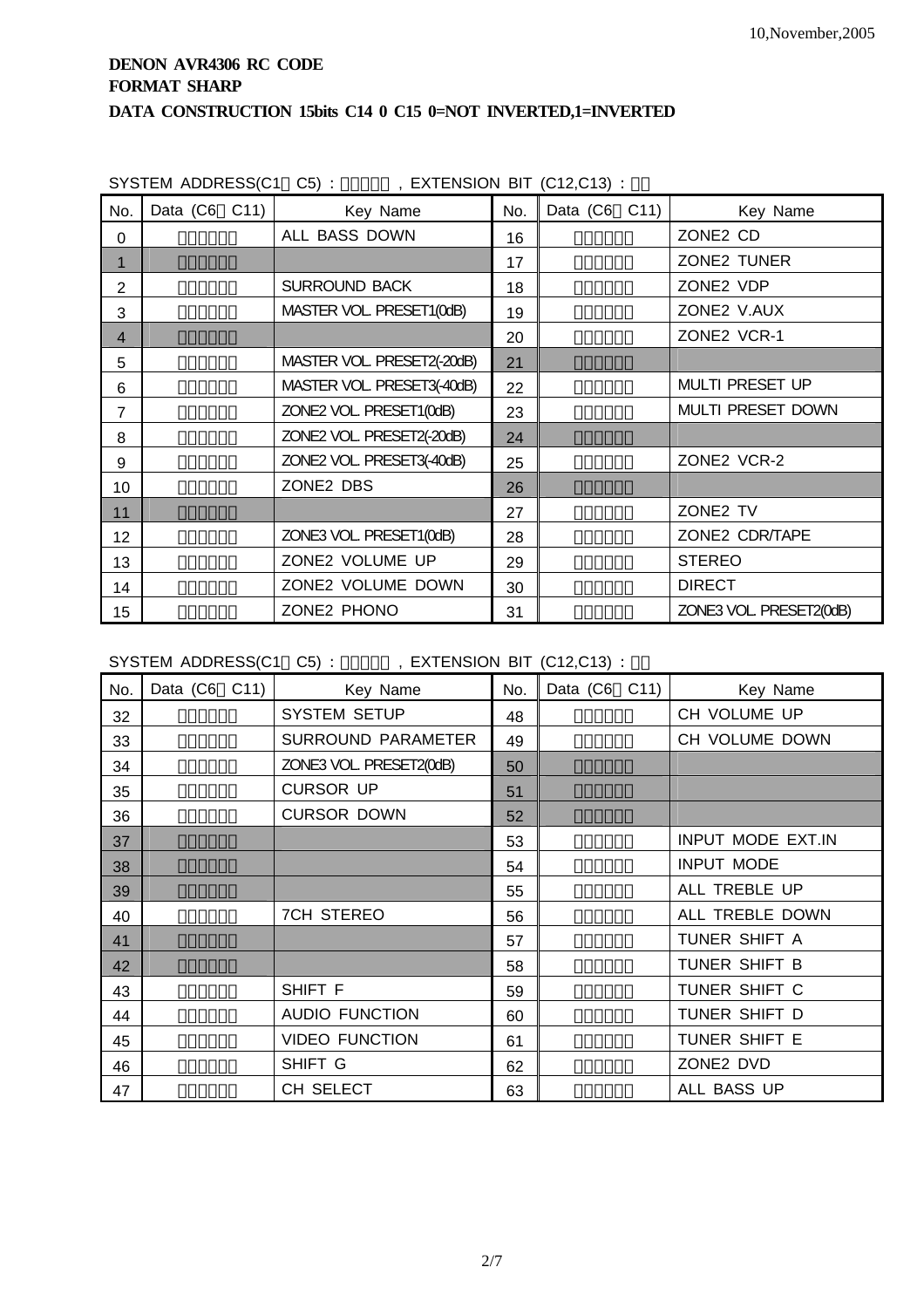|     | $\sum_{i=1}^{n}$ |          |     |               |                    |
|-----|------------------|----------|-----|---------------|--------------------|
| No. | Data (C6 C11)    | Key Name | No. | Data (C6 C11) | Key Name           |
| 32  |                  |          | 48  |               |                    |
| 33  |                  |          | 49  |               |                    |
| 34  |                  |          | 50  |               |                    |
| 35  |                  |          | 51  |               |                    |
| 36  |                  |          | 52  |               |                    |
| 37  |                  |          | 53  |               |                    |
| 38  |                  |          | 54  |               |                    |
| 39  |                  |          | 55  |               |                    |
| 40  |                  |          | 56  |               |                    |
| 41  |                  |          | 57  |               |                    |
| 42  |                  |          | 58  |               |                    |
| 43  |                  |          | 59  |               |                    |
| 44  |                  |          | 60  |               |                    |
| 45  |                  |          | 61  |               |                    |
| 46  |                  |          | 62  |               |                    |
| 47  |                  |          | 63  |               | <b>CURSOR LEFT</b> |

SYSTEM ADDRESS(C1 C5) : 0011 . EXTENSION BIT (C12,C13) :

SYSTEM ADDRESS(C1 C5) :  $\overline{X}$ , EXTENSION BIT (C12,C13) :

| No.            | Data (C6 C11) | Key Name             | No. | Data (C6 C11) | Key Name                |
|----------------|---------------|----------------------|-----|---------------|-------------------------|
| 0              |               |                      | 16  |               |                         |
| 1              |               | TUNER PRESET/XM CH 1 | 17  |               |                         |
| $\overline{2}$ |               | TUNER PRESET/XM CH 2 | 18  |               | <b>SEARCH</b>           |
| 3              |               | TUNER PRESET/XM CH 3 | 19  |               |                         |
| 4              |               | TUNER PRESET/XM CH 4 | 20  |               | <b>PTY</b>              |
| 5              |               | TUNER PRESET/XM CH 5 | 21  |               | TUNER PRESET DOWN       |
| 6              |               | TUNER PRESET/XM CH 6 | 22  |               | TUNER PRESET UP         |
| 7              |               | TUNER PRESET/XM CH 7 | 23  |               | <b>TUNER BAND</b>       |
| 8              |               | TUNER PRESET/XM CH 8 | 24  |               | TUNING MODE(AUTOMANUAL) |
| 9              |               | XM CH 9              | 25  |               | TUNER TUNING UP         |
| 10             |               | XM CH 0              | 26  |               | TUNER TUNING DOWN       |
| 11             |               |                      | 27  |               |                         |
| 12             |               | <b>TUNER MEMORY</b>  | 28  |               |                         |
| 13             |               | TUNER SHIFT          | 29  |               |                         |
| 14             |               | <b>RT</b>            | 30  |               |                         |
| 15             |               |                      | 31  |               | <b>DIMMER</b>           |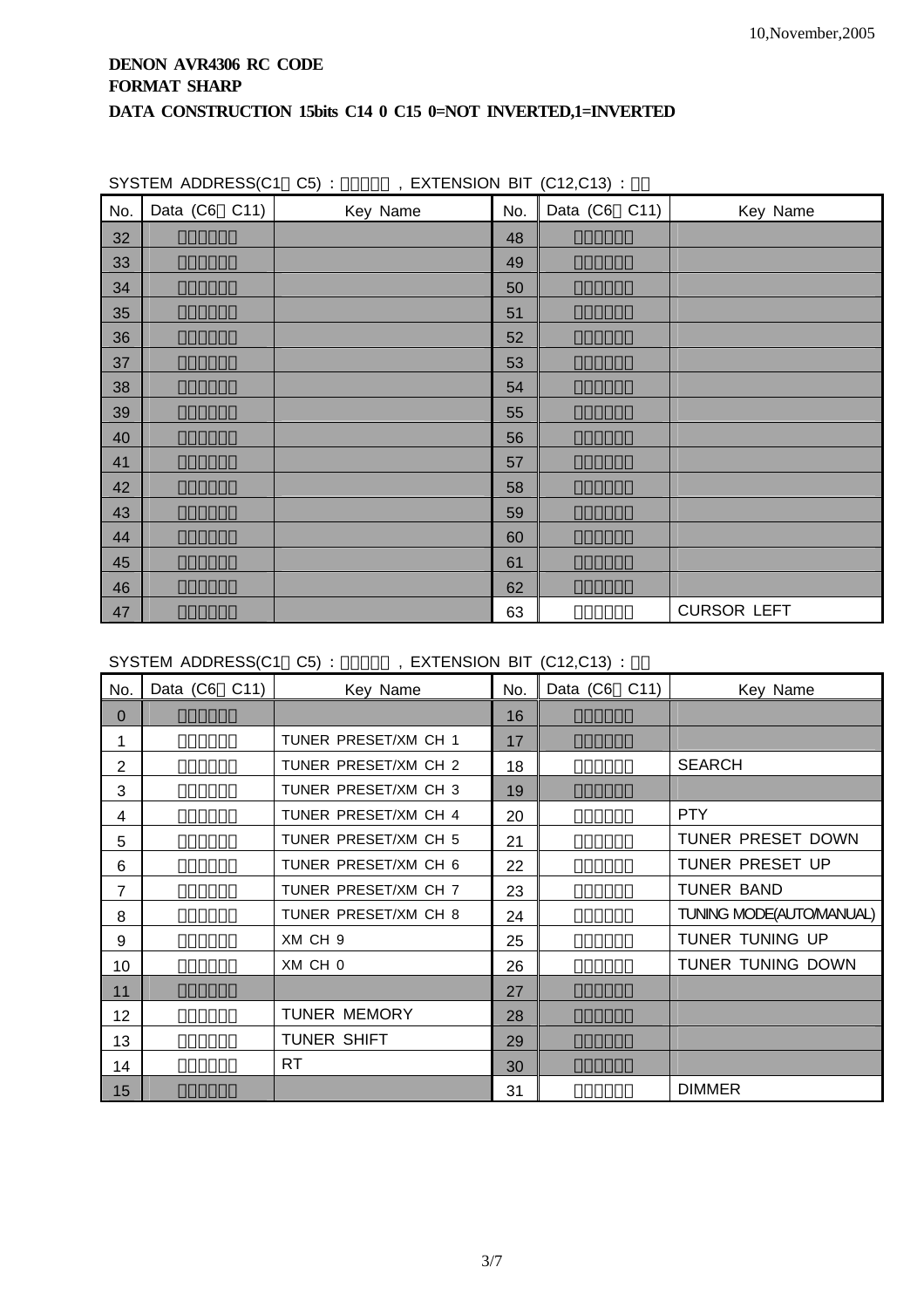| No.            | Data (C6 C11) | Key Name    | No. | Data (C6 C11) | Key Name       |
|----------------|---------------|-------------|-----|---------------|----------------|
| $\mathbf 0$    |               |             | 16  |               |                |
| $\mathbf 1$    |               |             | 17  |               |                |
| $\overline{2}$ |               |             | 18  |               | ZONE3 TV       |
| 3              |               |             | 19  |               | ZONE3 DBS      |
| $\overline{4}$ |               |             | 20  |               | ZONE3 VCR-1    |
| 5              |               |             | 21  |               | ZONE3 VCR-2    |
| 6              |               |             | 22  |               |                |
| $\overline{7}$ |               |             | 23  |               | ZONE3 V.AUX    |
| 8              |               | ZONE3 TUNER | 24  |               |                |
| 9              |               | ZONE3 PHONO | 25  |               |                |
| 10             |               | ZONE3 CD    | 26  |               |                |
| 11             |               |             | 27  |               | ZONE3 CDR/TAPE |
| 12             |               |             | 28  |               |                |
| 13             |               |             | 29  |               | ZONE2 ON/OFF   |
| 14             |               | ZONE3 DVD   | 30  |               |                |
| 15             |               | ZONE3 VDP   | 31  |               |                |

SYSTEM ADDRESS  $(C1 \quad C5)$  : 01000 FXTENSION BIT  $(C12 \quad C13)$  :

SYSTEM ADDRESS (C1 C5) : 0100 , EXTENSION BIT (C12,C13) :

| No. | Data (C6 C11) | Key Name      | No. | Data (C6 C11) | Key Name        |
|-----|---------------|---------------|-----|---------------|-----------------|
| 32  |               |               | 48  |               |                 |
| 33  |               |               | 49  |               |                 |
| 34  |               |               | 50  |               |                 |
| 35  |               |               | 51  |               |                 |
| 36  |               |               | 52  |               |                 |
| 37  |               | ZONE3 VR DOWN | 53  |               |                 |
| 38  |               | ZONE3 VR UP   | 54  |               |                 |
| 39  |               |               | 55  |               |                 |
| 40  |               |               | 56  |               |                 |
| 41  |               |               | 57  |               | MAIN ZONE ON    |
| 42  |               | PURE DIRECT   | 58  |               | MAIN ZONE OFF   |
| 43  |               |               | 59  |               | MULTI ZONE2 ON  |
| 44  |               |               | 60  |               | MULTI ZONE2 OFF |
| 45  |               |               | 61  |               | MULTI ZONE3 ON  |
| 46  |               |               | 62  |               | MULTI ZONE3 OFF |
| 47  |               |               | 63  |               |                 |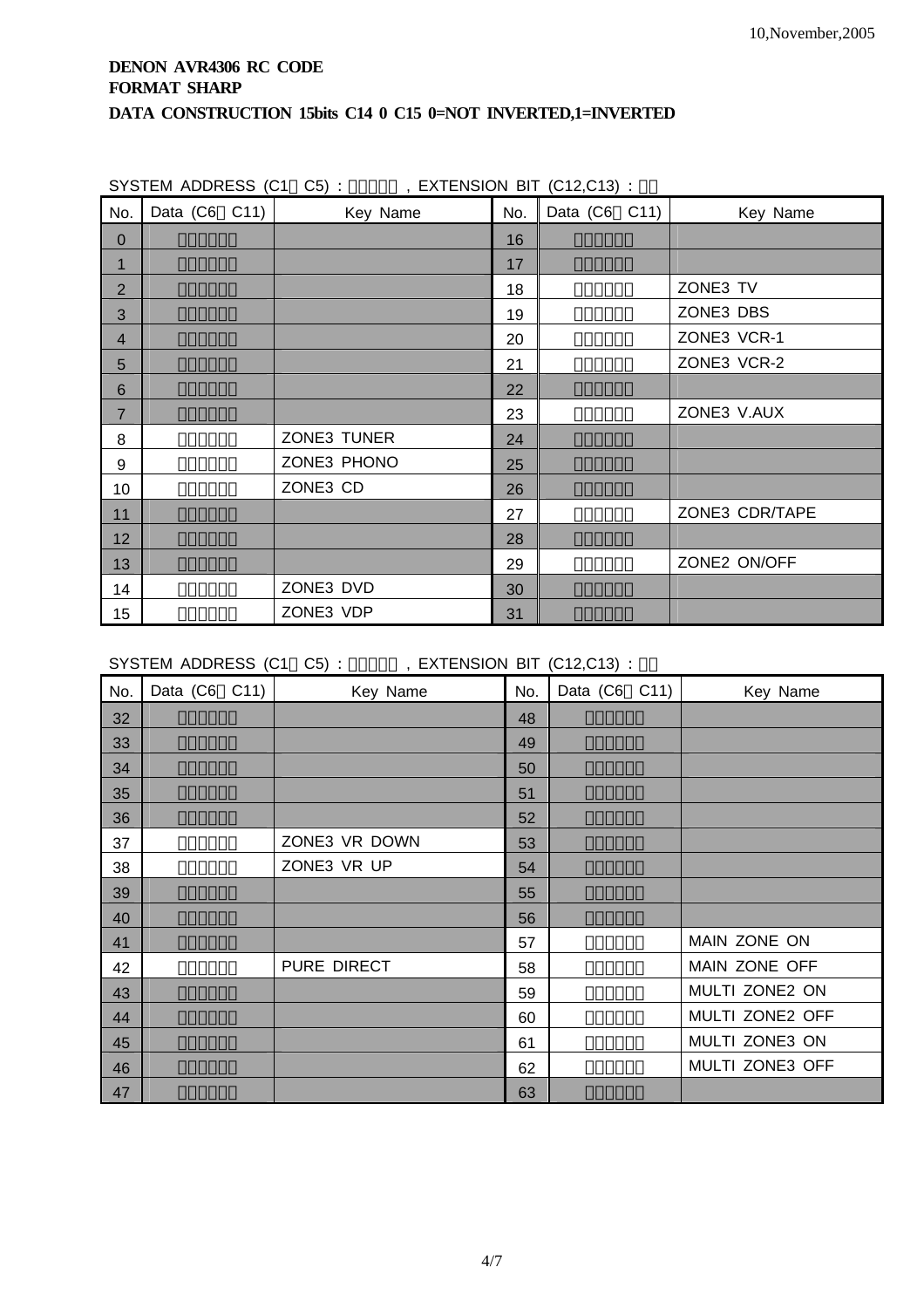| SYSTEM ADDRESS (C1 C5): |  | , EXTENSION BIT (C12,C13) |  |  |
|-------------------------|--|---------------------------|--|--|
|                         |  |                           |  |  |

| No.            | Data (C6 C11) | Key Name               | No. | Data (C6 C11) | Key Name         |
|----------------|---------------|------------------------|-----|---------------|------------------|
| $\overline{0}$ |               |                        | 16  |               | DOLBY PLII MUSIC |
| 1              |               | <b>WIDE SCREEN</b>     | 17  |               | DOLBY PL         |
| 2              |               | <b>SUPER STADIUM</b>   | 18  |               |                  |
| 3              |               | ROCK ARENA             | 19  |               | DTS ES MATRIX    |
| 4              |               | <b>JAZZ CLUB</b>       | 20  |               | DOLBY DIGITAL EX |
| 5              |               | <b>CLASSIC CONCERT</b> | 21  |               | CINEMA MODE      |
| 6              |               | MONO MOVIE             | 22  |               | MUSIC MODE       |
| $\overline{7}$ |               | <b>MATRIX</b>          | 23  |               | <b>GAME MODE</b> |
| 8              |               | VIDEO GAME             | 24  |               | NIGHT MODE       |
| 9              |               | <b>VIRTUAL</b>         | 25  |               |                  |
| 10             |               |                        | 26  |               |                  |
| 11             |               |                        | 27  |               |                  |
| 12             |               |                        | 28  |               |                  |
| 13             |               | DTS NEO:6 CINEMA       | 29  |               | ROOM EQ          |
| 14             |               | DTS NEO:6 MUSIC        | 30  |               |                  |
| 15             |               | DOLBY PLII CINEMA      | 31  |               |                  |

SYSTEM ADDRESS (C1 C5) : 0010 , EXTENSION BIT (C12,C13) :

| No. | Data (C6 C11) | Key Name | No. | Data (C6 C11) | Key Name          |
|-----|---------------|----------|-----|---------------|-------------------|
| 32  |               |          | 48  |               |                   |
| 33  |               |          | 49  |               |                   |
| 34  |               |          | 50  |               |                   |
| 35  |               |          | 51  |               | INPUT MODE AUTO   |
| 36  |               |          | 52  |               | INPUT MODE PCM    |
| 37  |               |          | 53  |               | INPUT MODE DTS    |
| 38  |               |          | 54  |               |                   |
| 39  |               |          | 55  |               | INPUT MODE EXT.IN |
| 40  |               |          | 56  |               |                   |
| 41  |               |          | 57  |               |                   |
| 42  |               |          | 58  |               |                   |
| 43  |               |          | 59  |               |                   |
| 44  |               |          | 60  |               |                   |
| 45  |               |          | 61  |               |                   |
| 46  |               |          | 62  |               |                   |
| 47  |               |          | 63  |               |                   |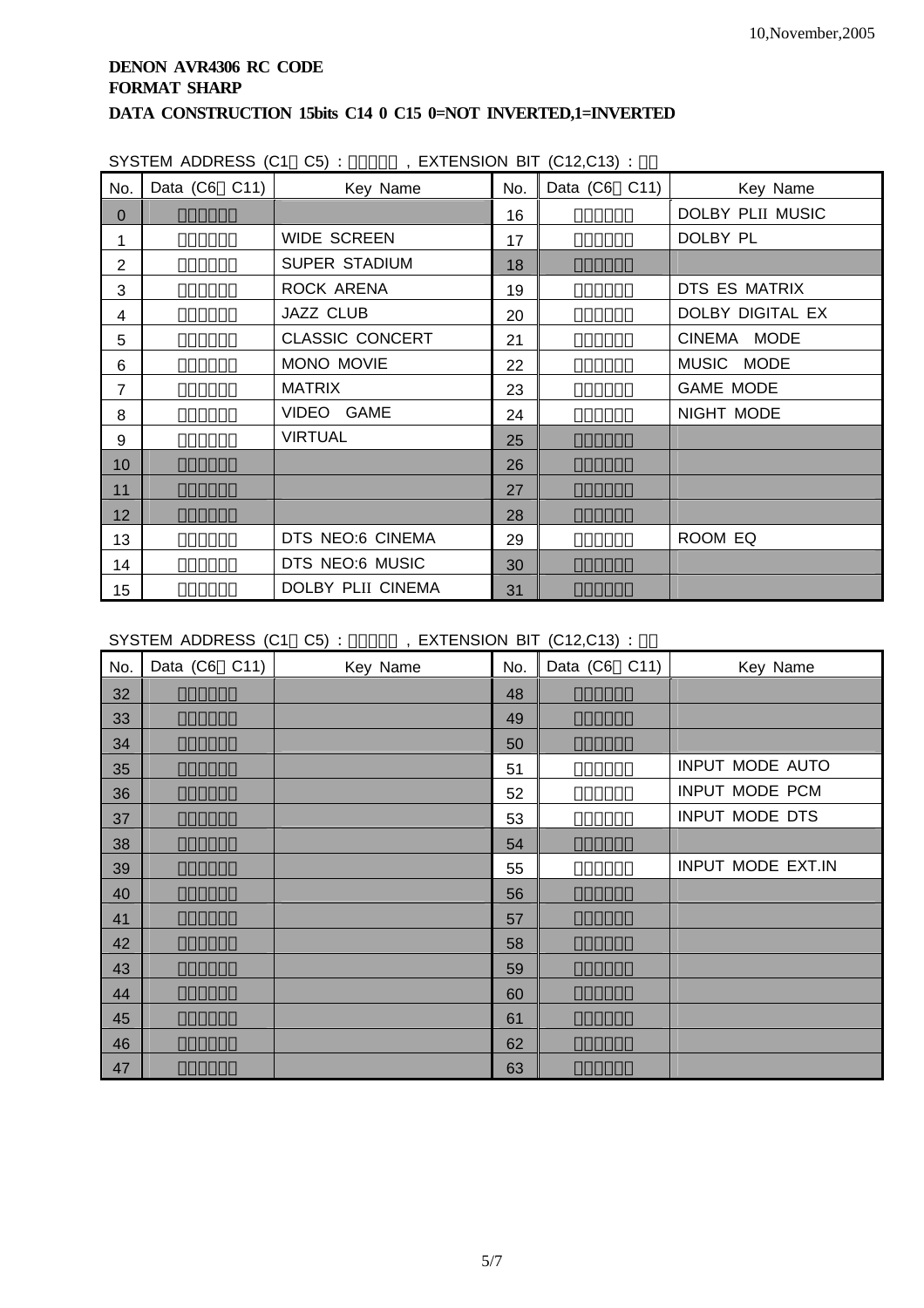## **DENON AVR4306 RC CODE FORMAT KASEIKYO DATA CONSTRUCTION 48bits**

|  | <b>CODE</b>   |     |   |     |     |  |          |     |          |   | Parity |        |  |   | GENRE1                                                   |  |  |  |  |  |  |  |
|--|---------------|-----|---|-----|-----|--|----------|-----|----------|---|--------|--------|--|---|----------------------------------------------------------|--|--|--|--|--|--|--|
|  |               |     |   |     |     |  |          |     |          |   |        |        |  |   |                                                          |  |  |  |  |  |  |  |
|  | $\mathcal{P}$ | - 3 | 4 | - 5 | - 6 |  |          |     |          |   |        |        |  |   | 8   9 10 11 12   13 14 15 16   17 18 19 20   21 22 23 24 |  |  |  |  |  |  |  |
|  |               |     |   |     |     |  | $\Omega$ | -11 | $\Omega$ | 0 |        | $01$ 0 |  | 0 |                                                          |  |  |  |  |  |  |  |

|     |                                                                                                | GENRE2         |   | Data |             |                  |                  |             |                |                  |                  |             |                  |                  |   |           |                  |                  | parity      |              |                  |   | Key Name                           |
|-----|------------------------------------------------------------------------------------------------|----------------|---|------|-------------|------------------|------------------|-------------|----------------|------------------|------------------|-------------|------------------|------------------|---|-----------|------------------|------------------|-------------|--------------|------------------|---|------------------------------------|
| No. | 25  26  27  28  29  30  31  32  33  34  35  36  37  38  39  40  41  42  43  44  45  46  47  48 |                |   |      |             |                  |                  |             |                |                  |                  |             |                  |                  |   |           |                  |                  |             |              |                  |   |                                    |
| 153 | 100                                                                                            | $\overline{0}$ | 1 | 0    | 0           | 1                | 1                | 0           | 0              | 1                | $\pmb{0}$        | 0           | $\mathbf 0$      | $\pmb{0}$        | 0 | 0         | 0                | 1                | 1           | 0            | 1                | 1 | <b>BAND FM</b>                     |
| 154 |                                                                                                |                | 0 | 1    | 0           | 1                | 1                | 0           | 0              | ∣ 1              | $\boldsymbol{0}$ | $\pmb{0}$   | $\boldsymbol{0}$ | $\pmb{0}$        | 0 | 0         | 0                | 1                | 0           | 1            | 1                | 1 | <b>BAND AM</b>                     |
| 155 |                                                                                                |                | 1 | 1    | 0           | 1                | 1                | 0           | $\mathbf 0$    | 1                | $\boldsymbol{0}$ | $\mathbf 0$ | $\boldsymbol{0}$ | $\mathbf 0$      | 0 | 0         | $\mathbf 0$      | 1                | 1           | 1            | 1                | 1 | <b>BAND XM</b>                     |
| 292 |                                                                                                |                | 0 | 0    | 1           | 0                | 0                | 1           | 0              | $\mathbf 0$      | 1                | $\mathbf 0$ | 0                | $\mathbf 0$      | 1 | 1         | 0                | 0                | 1           | $\mathbf 0$  | 0                | 0 | MAIN ZONE USER-1                   |
| 293 |                                                                                                |                | 1 | 0    | 1           | $\boldsymbol{0}$ | 0                | 1           | 0              | 0                | 1                | 0           | 0                | 0                | 1 | 1         | 0                | 0                | 0           | 0            | 0                | 0 | MAIN ZONE USER-2                   |
| 294 |                                                                                                |                | 0 | 1    | 1           | 0                | 0                | 1           | 0              | $\mathbf 0$      | 1                | 0           | 0                | 0                | 1 | 1         | 0                | 0                | 1           | 1            | 0                | 0 | MAIN ZONE USER-3                   |
| 305 |                                                                                                |                | 1 | 0    | 0           | $\mathbf 0$      | 1                | 1           | 0              | $\mathbf 0$      | $\mathbf{1}$     | $\mathbf 0$ | $\boldsymbol{0}$ | 0                | 0 | 1         | 0                | 0                | 0           | $\mathbf 0$  | 1                | 0 | <b>DIRECT/STEREO</b>               |
| 621 |                                                                                                |                | 1 | 0    | 1           | 1                | $\boldsymbol{0}$ | 1           | 1              | $\mathbf 0$      | $\mathbf 0$      | 1           | 0                | 0                | 1 | 1         | 1                | $\mathbf 0$      | 1           | 1            | 0                | 1 | MAIN ZONE AUDIO DELAY UP           |
| 622 |                                                                                                |                | 0 | 1    | 1           | 1                | 0                | 1           | 1              | 0                | 0                | 1           | 0                | 0                | 1 | 1         | 1                | 0                | 0           | 0            | 0                | 1 | MAIN ZONE AUDIO DELAY DOWN         |
| 711 |                                                                                                |                | 1 | 1    | 1           | 0                | $\mathbf 0$      | 0           | 1              | 1                | $\mathbf 0$      | 1           | 0                | 0                | 1 | 0         | 1                | 1                | 1           | 0            | 0                | 0 | <b>MAIN ZONE AUX</b>               |
| 716 |                                                                                                |                | 0 | 0    | 1           | 1                | 0                | 0           | 1              | 1                | $\mathbf 0$      | 1           | 0                | 0                | 1 | 0         | 1                | 1                | 0           | 1            | 0                | 1 | MAIN ZONE AUX/NET                  |
| 717 |                                                                                                |                | 1 | 0    | 1           | 1                | 0                | 0           | 1              | 1                | $\mathbf 0$      | 1           | 0                | 0                | 1 | 0         | 1                | 1                | 1           | 1            | 0                | 1 | MAIN ZONE AUX/IPOD                 |
| 718 |                                                                                                |                | 0 | 1    | 1           | 1                | 0                | 0           | 1              | 1                | $\boldsymbol{0}$ | 1           | 0                | 0                | 1 | 0         | 1                | 1                | $\mathbf 0$ | $\mathbf 0$  | 0                |   | 1 MAIN ZONE AUX/USB (Playback)     |
| 754 |                                                                                                |                | 0 | 1    | 0           | $\mathbf 0$      | 1                | 1           | 1              | 1                | $\mathbf 0$      | 1           | 0                | $\boldsymbol{0}$ | 0 | 1         | 1                | 1                | 0           | 0            | 1                |   | 0 SCALE (for HDMI MONITOR)         |
| 768 |                                                                                                |                | 0 | 0    | 0           | $\boldsymbol{0}$ | 0                | 0           | 0              | $\boldsymbol{0}$ | 1                | 1           | 0                | 0                | 1 | 0         | 0                | 0                | 1           | 1            | 1                |   | 0 Cursor Up (NetAudio/USB)         |
| 769 |                                                                                                |                | 1 | 0    | 0           | $\Omega$         | 0                | 0           | 0              | $\mathbf 0$      | 1                | 1           | 0                | 0                | 1 | 0         | 0                | $\mathbf 0$      | 0           | 1            | 1                |   | 0 Cursor Down (NetAudio/USB)       |
| 770 |                                                                                                |                | 0 | 1    | 0           | $\mathbf 0$      | 0                | 0           |                | 0 0              | $\mathbf{1}$     | 1           | 0                | $\mathbf 0$      | 1 | 0         | $\overline{0}$   | 0                | $\mathbf 1$ | $\mathbf 0$  | 1                |   | 0 Cursor Left (NetAudio/USB)       |
| 771 |                                                                                                |                | 1 | 1    | 0           | 0                | 0                | 0           | 0              | $\mathbf 0$      | 1                | 1           | 0                | 0                | 1 | 0         | 0                | 0                | 0           | 0            | 1                |   | 0 Cursor Right (NetAudio/USB)      |
| 772 |                                                                                                |                | 0 | 0    | 1           | $\mathbf 0$      | $\pmb{0}$        | 0           | 0              | $\mathbf 0$      | $\mathbf{1}$     | 1           | 0                | 0                | 1 | 0         | $\boldsymbol{0}$ | $\mathbf 0$      | 1           | 1            | 0                |   | 0 Enter(Play/Pause) (NetAudio/USB) |
| 773 |                                                                                                |                | 1 | 0    | 1           | 0                | 0                | 0           | 0              | 0                | 1                | 1           | 0                | 0                | 1 | 0         | 0                | 0                | 0           | 1            | 0                |   | 0 Play (NetAudio/USB)              |
| 774 |                                                                                                |                | 0 | 1    | 1           | $\mathbf 0$      | 0                | 0           | $\overline{0}$ | $\mathbf 0$      | 1                | 1           | 0                | 0                | 1 | 0         | $\mathbf 0$      | 0                | 1           | 0            | $\mathbf 0$      |   | 0 Pause (NetAudio/USB)             |
| 775 |                                                                                                |                | 1 | 1    | 1           | 0                | $\mathbf 0$      | 0           | 0              | $\mathbf 0$      | $\mathbf 1$      | 1           | $\mathbf 0$      | 0                | 1 | 0         | 0                | $\mathbf 0$      | 0           | 0            | $\mathbf 0$      |   | 0 Stop (NetAudio/USB)              |
| 776 |                                                                                                |                | 0 | 0    | 0           | 1                | 0                | 0           | 0              | 0                | 1                | 1           | 0                | 0                | 1 | 0         | 0                | $\mathbf 0$      | 1           | 1            | 1                | 1 | Skip Plus (NetAudio/USB)           |
| 777 |                                                                                                |                | 1 | 0    | $\Omega$    | 1                | $\Omega$         | 0           | 0              | $\Omega$         | 1                | 1           | 0                | 0                | 1 | 0         | 0                | $\mathbf 0$      | 0           | 1            | 1                | 1 | Skip Minus (NetAudio/USB)          |
| 778 |                                                                                                |                | 0 | 1    | 0           | 1                | $\pmb{0}$        | 0           |                | 0 0              | $\mathbf{1}$     | 1           | 0                | 0                | 1 | 0         | 0                | $\boldsymbol{0}$ | 1           | 0            | $\mathbf{1}$     | 1 | Repeat One (USB)                   |
| 779 |                                                                                                |                | 1 | 1    | 0           | 1                | 0                | 0           | 0              | $\mathbf 0$      | 1                | 1           | 0                | $\mathbf 0$      | 1 | 0         | 0                | 0                | 0           | 0            | 1                | 1 | Repeat Off (USB)                   |
| 780 |                                                                                                |                | 0 | 0    | 1           | 1                | $\pmb{0}$        | 0           | 0              | $\overline{0}$   | $\mathbf{1}$     | 1           | 0                | $\pmb{0}$        | 1 | 0         | 0                | $\mathbf 0$      | $\mathbf 1$ | 1            | $\boldsymbol{0}$ | 1 | Random On (USB)                    |
| 781 |                                                                                                |                | 1 | 0    | 1           | 1                | 0                | 0           | 0              | 0                | 1                | 1           | 0                | 0                | 1 | 0         | 0                | 0                | 0           | 1            | 0                | 1 | Random Off (USB)                   |
| 785 |                                                                                                |                | 1 | 0    | $\mathbf 0$ | $\mathbf 0$      | 1                | $\mathbf 0$ | 0 0            |                  | 1                | 1           | 0                | 0                | 0 | $\pmb{0}$ | $\boldsymbol{0}$ | $\boldsymbol{0}$ | 0           | $\mathbf{1}$ | 1                |   | 0 Repeat All (USB)                 |